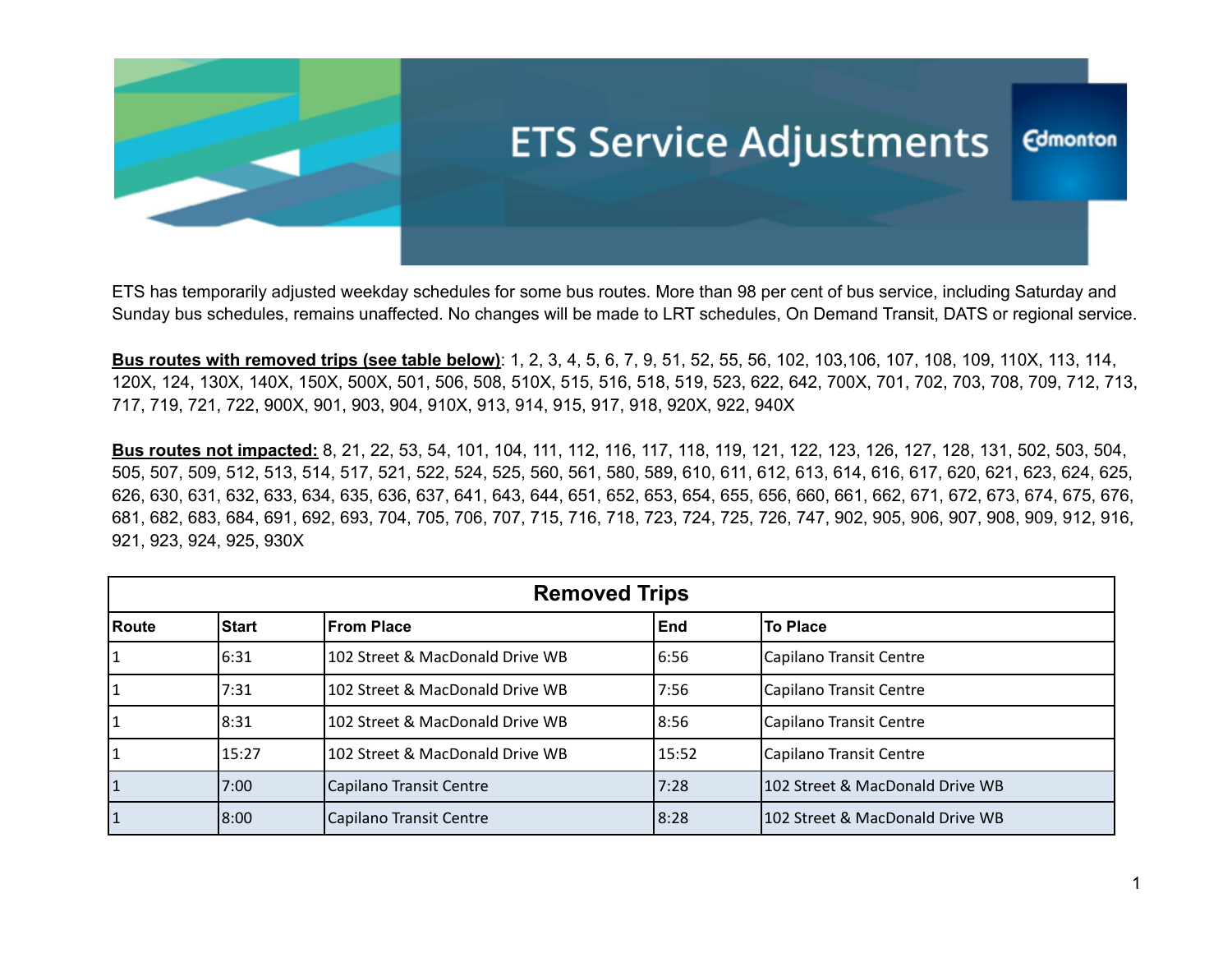| $\overline{1}$       | 9:00  | Capilano Transit Centre         | 9:25  | 102 Street & MacDonald Drive WB |
|----------------------|-------|---------------------------------|-------|---------------------------------|
| $\vert$ 1            | 15:58 | Capilano Transit Centre         | 16:26 | 102 Street & MacDonald Drive WB |
| 2                    | 7:12  | North West Edmonton Mall        | 8:00  | Stadium TC on 111 Ave           |
| 2                    | 16:29 | North West Edmonton Mall        | 17:19 | Stadium TC on 111 Ave           |
| 2                    | 7:22  | Stadium TC on 111 Ave           | 8:13  | North West Edmonton Mall        |
| $\vert$ <sub>2</sub> | 8:07  | Stadium TC on 111 Ave           | 8:58  | North West Edmonton Mall        |
| 3                    | 7:00  | <b>Westmount Transit Centre</b> | 7:21  | <b>Stadium Transit Centre</b>   |
| 3                    | 7:50  | <b>Westmount Transit Centre</b> | 8:11  | <b>Stadium Transit Centre</b>   |
| 3                    | 15:55 | <b>Westmount Transit Centre</b> | 16:17 | <b>Stadium Transit Centre</b>   |
| 3                    | 16:45 | <b>Westmount Transit Centre</b> | 17:07 | <b>Stadium Transit Centre</b>   |
| 3                    | 17:30 | <b>Westmount Transit Centre</b> | 17:52 | <b>Stadium Transit Centre</b>   |
| 3                    | 18:30 | <b>Westmount Transit Centre</b> | 18:49 | <b>Stadium Transit Centre</b>   |
| 3                    | 19:15 | <b>Westmount Transit Centre</b> | 19:34 | <b>Stadium Transit Centre</b>   |
| 3                    | 20:00 | <b>Westmount Transit Centre</b> | 20:19 | <b>Stadium Transit Centre</b>   |
| $\vert$ 3            | 7:23  | <b>Stadium Transit Centre</b>   | 7:45  | <b>Westmount Transit Centre</b> |
| <sub>3</sub>         | 8:13  | <b>Stadium Transit Centre</b>   | 8:35  | <b>Westmount Transit Centre</b> |
| 3                    | 16:19 | <b>Stadium Transit Centre</b>   | 16:42 | <b>Westmount Transit Centre</b> |
| <sub>3</sub>         | 17:09 | <b>Stadium Transit Centre</b>   | 17:32 | <b>Westmount Transit Centre</b> |
| <sub>3</sub>         | 17:54 | <b>Stadium Transit Centre</b>   | 18:17 | <b>Westmount Transit Centre</b> |
| <sub>3</sub>         | 18:51 | <b>Stadium Transit Centre</b>   | 19:10 | <b>Westmount Transit Centre</b> |
| $\vert$ 3            | 19:36 | <b>Stadium Transit Centre</b>   | 19:55 | <b>Westmount Transit Centre</b> |
| 3                    | 20:21 | <b>Stadium Transit Centre</b>   | 20:40 | <b>Westmount Transit Centre</b> |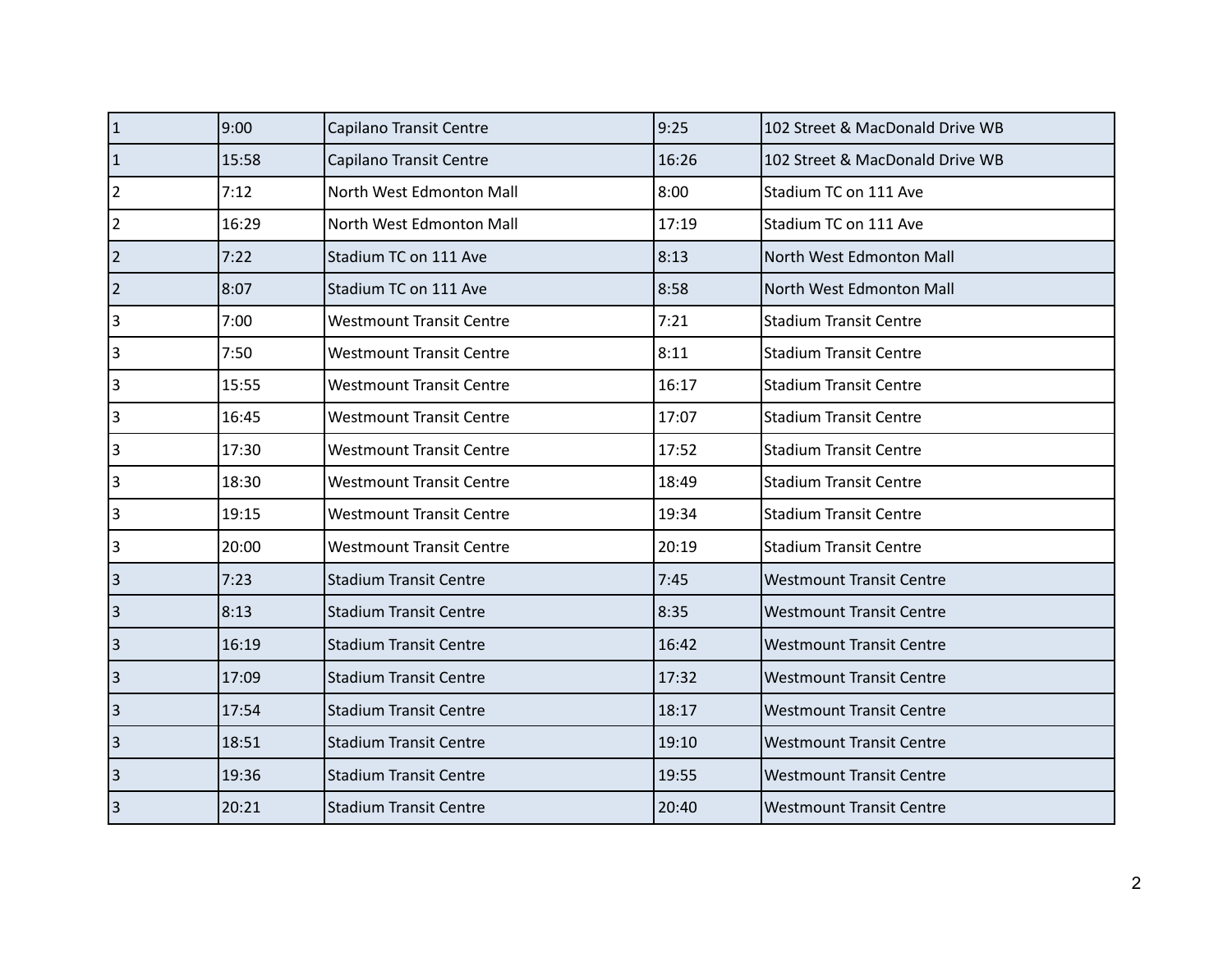| $\overline{\mathbf{4}}$ | 7:29  | 83 Street & 82 Avenue WB         | 7:52  | <b>University Transit Centre</b> |
|-------------------------|-------|----------------------------------|-------|----------------------------------|
| $\overline{4}$          | 7:59  | 83 Street & 82 Avenue WB         | 8:22  | <b>University Transit Centre</b> |
| $\overline{a}$          | 14:08 | 83 Street & 82 Avenue WB         | 14:31 | <b>University Transit Centre</b> |
| $\overline{4}$          | 14:48 | 83 Street & 82 Avenue WB         | 15:12 | <b>University Transit Centre</b> |
| 4                       | 15:10 | 83 Street & 82 Avenue WB         | 15:35 | <b>University Transit Centre</b> |
| 4                       | 15:32 | 83 Street & 82 Avenue WB         | 15:57 | <b>University Transit Centre</b> |
| 4                       | 15:56 | 83 Street & 82 Avenue WB         | 16:21 | <b>University Transit Centre</b> |
| 4                       | 16:18 | 83 Street & 82 Avenue WB         | 16:43 | <b>University Transit Centre</b> |
| 4                       | 16:39 | 83 Street & 82 Avenue WB         | 17:04 | <b>University Transit Centre</b> |
| $\overline{4}$          | 16:49 | 83 Street & 82 Avenue WB         | 17:14 | <b>University Transit Centre</b> |
| 4                       | 17:09 | 83 Street & 82 Avenue WB         | 17:34 | <b>University Transit Centre</b> |
| 4                       | 17:29 | 83 Street & 82 Avenue WB         | 17:54 | <b>University Transit Centre</b> |
| 4                       | 18:19 | 83 Street & 82 Avenue WB         | 18:42 | <b>University Transit Centre</b> |
| 4                       | 18:38 | 83 Street & 82 Avenue WB         | 18:59 | <b>University Transit Centre</b> |
| $\vert 4$               | 6:48  | <b>University Transit Centre</b> | 7:17  | 83 Street & 82 Avenue WB         |
| $\vert 4 \vert$         | 7:19  | <b>University Transit Centre</b> | 7:48  | 83 Street & 82 Avenue WB         |
| $\overline{4}$          | 7:59  | <b>University Transit Centre</b> | 8:28  | 83 Street & 82 Avenue WB         |
| $\vert 4$               | 8:29  | <b>University Transit Centre</b> | 8:58  | 83 Street & 82 Avenue WB         |
| 4                       | 14:33 | <b>University Transit Centre</b> | 14:59 | 83 Street & 82 Avenue WB         |
| $\vert 4 \vert$         | 15:16 | <b>University Transit Centre</b> | 15:45 | 83 Street & 82 Avenue WB         |
| $\vert 4$               | 15:38 | <b>University Transit Centre</b> | 16:07 | 83 Street & 82 Avenue WB         |
| $\overline{4}$          | 16:00 | <b>University Transit Centre</b> | 16:29 | 83 Street & 82 Avenue WB         |
| 4                       | 16:30 | <b>University Transit Centre</b> | 16:59 | 83 Street & 82 Avenue WB         |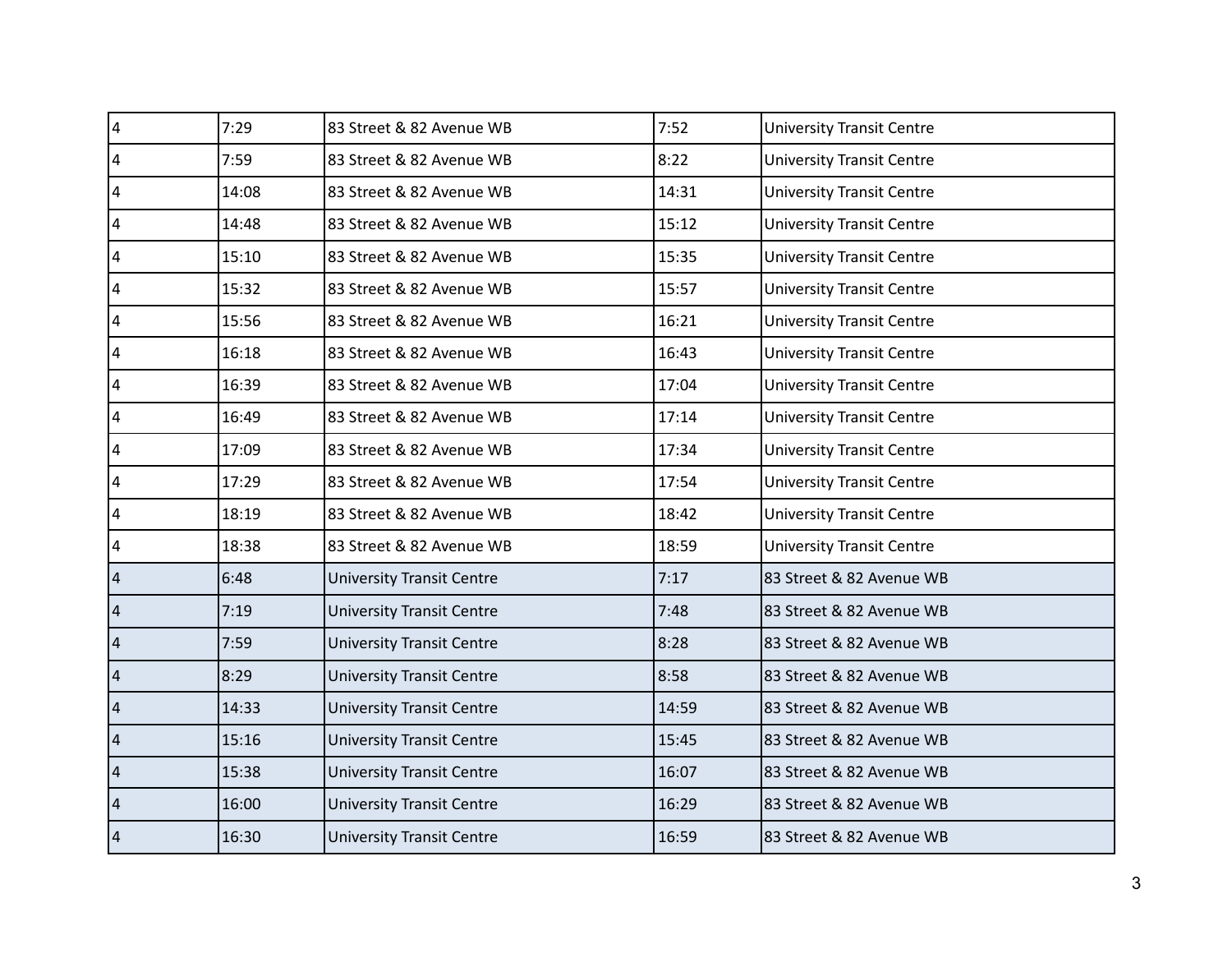| $\overline{4}$           | 16:50 | <b>University Transit Centre</b> | 17:19 | 83 Street & 82 Avenue WB        |
|--------------------------|-------|----------------------------------|-------|---------------------------------|
| $\vert$ 4                | 17:10 | <b>University Transit Centre</b> | 17:39 | 83 Street & 82 Avenue WB        |
| $\vert 4$                | 17:20 | <b>University Transit Centre</b> | 17:49 | 83 Street & 82 Avenue WB        |
| $\vert 4$                | 17:40 | <b>University Transit Centre</b> | 18:09 | 83 Street & 82 Avenue WB        |
| $\vert$ 4                | 18:00 | <b>University Transit Centre</b> | 18:29 | 83 Street & 82 Avenue WB        |
| 4                        | 16:09 | 114 Street & 89 Avenue NB        | 16:39 | 83 Street & 82 Avenue WB        |
| $\vert$ 5                | 6:33  | <b>Coliseum Transit Centre</b>   | 7:23  | <b>Westmount Transit Centre</b> |
| $\vert$ 5                | 7:51  | <b>Coliseum Transit Centre</b>   | 8:41  | <b>Westmount Transit Centre</b> |
| $\overline{5}$           | 14:47 | <b>Coliseum Transit Centre</b>   | 15:43 | <b>Westmount Transit Centre</b> |
| $\vert$ 5                | 16:18 | <b>Coliseum Transit Centre</b>   | 17:15 | <b>Westmount Transit Centre</b> |
| $\overline{5}$           | 6:51  | <b>Westmount Transit Centre</b>  | 7:46  | <b>Coliseum Transit Centre</b>  |
| $\overline{5}$           | 7:30  | <b>Westmount Transit Centre</b>  | 8:05  | 95 Street & Jasper Avenue SB    |
| $\overline{\mathbf{5}}$  | 8:22  | <b>Westmount Transit Centre</b>  | 9:18  | <b>Coliseum Transit Centre</b>  |
| 5                        | 15:07 | <b>Westmount Transit Centre</b>  | 16:07 | <b>Coliseum Transit Centre</b>  |
| $\vert$ 5                | 15:15 | <b>Westmount Transit Centre</b>  | 15:50 | 95 Street & Jasper Avenue SB    |
| $\overline{\phantom{a}}$ | 16:46 | <b>Westmount Transit Centre</b>  | 17:46 | <b>Coliseum Transit Centre</b>  |
| $\vert$ 5                | 7:48  | 96 Street & Jasper Avenue WB     | 8:17  | <b>Westmount Transit Centre</b> |
| $\vert$ 5                | 14:33 | 96 Street & Jasper Avenue WB     | 15:01 | <b>Westmount Transit Centre</b> |
| $\vert$ 5                | 16:05 | 96 Street & Jasper Avenue WB     | 16:37 | <b>Westmount Transit Centre</b> |
| 6                        | 6:34  | <b>Millgate Transit Centre</b>   | 6:50  | Southgate Transit Centre        |
| 6                        | 6:58  | Southgate Transit Centre         | 7:16  | Millgate Transit Centre         |
| $\overline{7}$           | 7:53  | 100 Street & 104 Avenue WB       | 8:30  | North West Edmonton Mall        |
| $ _7$                    | 8:53  | 100 Street & 104 Avenue WB       | 9:26  | North West Edmonton Mall        |
|                          |       |                                  |       |                                 |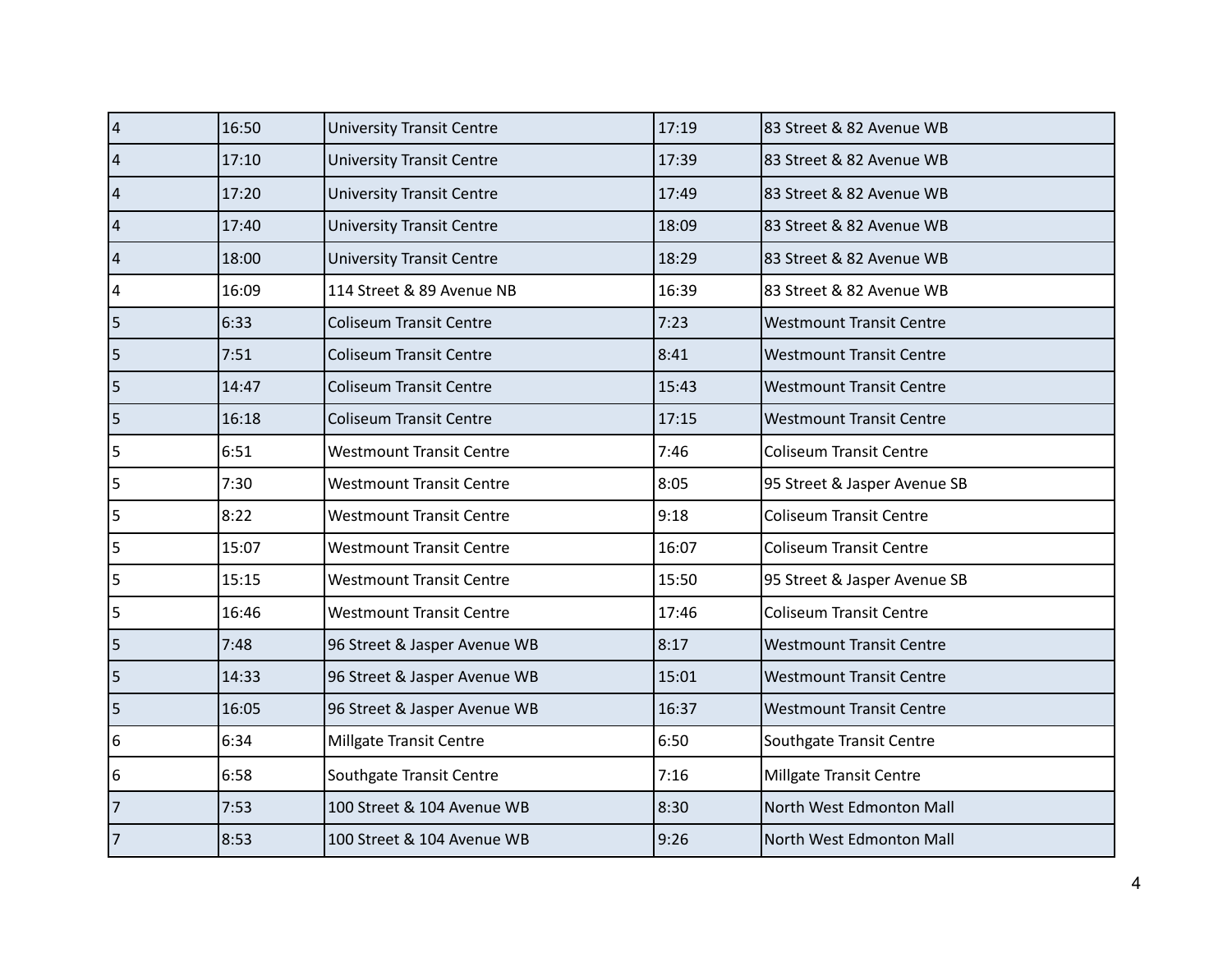| 7                | 15:46 | 100 Street & 104 Avenue WB         | 16:24 | North West Edmonton Mall           |
|------------------|-------|------------------------------------|-------|------------------------------------|
| $\overline{7}$   | 8:17  | North West Edmonton Mall           | 8:50  | 100 Street & 104 Avenue WB         |
| 9                | 6:32  | Southgate Transit Centre           | 7:27  | <b>Eaux Claires Transit Centre</b> |
| $ 9\rangle$      | 6:37  | Southgate Transit Centre           | 7:00  | 101 Street & 103A Avenue NB        |
| $ 9\rangle$      | 7:37  | Southgate Transit Centre           | 8:00  | 101 Street & 103A Avenue NB        |
| 9                | 15:13 | Southgate Transit Centre           | 16:08 | <b>Eaux Claires Transit Centre</b> |
| $\boldsymbol{9}$ | 6:37  | <b>Eaux Claires Transit Centre</b> | 7:07  | 101 Street & MacDonald Drive NS SB |
| 9                | 7:37  | <b>Eaux Claires Transit Centre</b> | 8:07  | 101 Street & MacDonald Drive NS SB |
| $\boldsymbol{9}$ | 17:45 | <b>Eaux Claires Transit Centre</b> | 18:35 | Southgate Transit Centre           |
| 51               | 6:30  | <b>Castle Downs Transit Centre</b> | 7:13  | <b>University Transit Centre</b>   |
| 51               | 7:10  | <b>Castle Downs Transit Centre</b> | 7:53  | <b>University Transit Centre</b>   |
| 51               | 15:13 | 114 Street & 89 Avenue NB          | 16:07 | <b>Castle Downs Transit Centre</b> |
| 52               | 7:33  | Northgate Transit Centre           | 8:30  | North West Edmonton Mall           |
| 55               | 15:13 | North West Edmonton Mall           | 15:41 | Southgate Transit Centre           |
| 56               | 15:28 | Whitemud Drive SB & 53 Avenue WB   | 15:40 | Leger Transit Centre               |
| 102              | 18:14 | Kingsway RAH Transit Centre        | 18:46 | <b>Abbottsfield Transit Centre</b> |
| 103              | 7:50  | <b>Castle Downs Transit Centre</b> | 8:04  | <b>Eaux Claires Transit Centre</b> |
| 106              | 7:12  | Dunvegan Road Loop SB              | 7:46  | <b>Belvedere Transit Centre</b>    |
| 106              | 8:02  | Dunvegan Road Loop SB              | 8:36  | <b>Belvedere Transit Centre</b>    |
| 106              | 8:22  | Dunvegan Road Loop SB              | 8:56  | <b>Belvedere Transit Centre</b>    |
| 106              | 9:11  | Dunvegan Road Loop SB              | 9:42  | <b>Belvedere Transit Centre</b>    |
| 106              | 16:04 | Dunvegan Road Loop SB              | 16:37 | <b>Belvedere Transit Centre</b>    |
| 106              | 17:14 | Dunvegan Road Loop SB              | 17:47 | <b>Belvedere Transit Centre</b>    |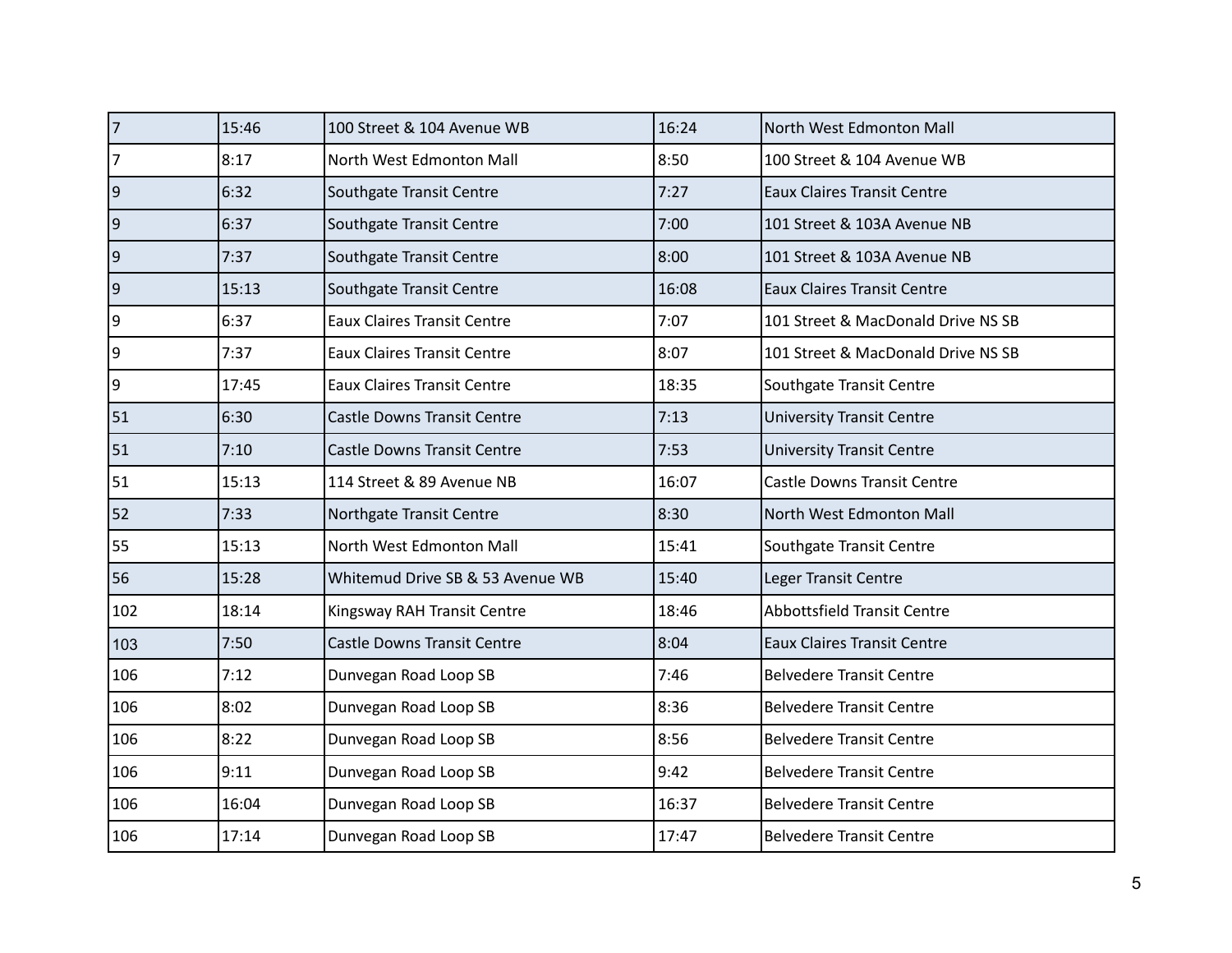| 106  | 7:30  | <b>Belvedere Transit Centre</b>      | 8:02  | Dunvegan Road Loop SB                |
|------|-------|--------------------------------------|-------|--------------------------------------|
| 106  | 7:50  | <b>Belvedere Transit Centre</b>      | 8:22  | Dunvegan Road Loop SB                |
| 106  | 8:40  | <b>Belvedere Transit Centre</b>      | 9:11  | Dunvegan Road Loop SB                |
| 106  | 15:32 | <b>Belvedere Transit Centre</b>      | 16:04 | Dunvegan Road Loop SB                |
| 106  | 16:42 | <b>Belvedere Transit Centre</b>      | 17:14 | Dunvegan Road Loop SB                |
| 107  | 15:18 | <b>West Clareview Transit Centre</b> | 16:12 | <b>Belvedere Transit Centre</b>      |
| 107  | 17:21 | <b>West Clareview Transit Centre</b> | 18:15 | <b>Belvedere Transit Centre</b>      |
| 107  | 16:22 | <b>Belvedere Transit Centre</b>      | 17:16 | <b>West Clareview Transit Centre</b> |
| 108  | 6:50  | <b>Belvedere Transit Centre</b>      | 7:23  | <b>East Clareview Transit Centre</b> |
| 108  | 8:10  | <b>Belvedere Transit Centre</b>      | 8:43  | <b>East Clareview Transit Centre</b> |
| 108  | 17:50 | <b>Belvedere Transit Centre</b>      | 18:24 | <b>East Clareview Transit Centre</b> |
| 108  | 7:26  | <b>East Clareview Transit Centre</b> | 7:59  | <b>Belvedere Transit Centre</b>      |
| 108  | 8:46  | <b>East Clareview Transit Centre</b> | 9:18  | <b>Belvedere Transit Centre</b>      |
| 108  | 18:27 | <b>East Clareview Transit Centre</b> | 18:59 | <b>Belvedere Transit Centre</b>      |
| 109  | 6:54  | <b>Castle Downs Transit Centre</b>   | 7:28  | Northgate Transit Centre             |
| 109  | 16:12 | <b>Castle Downs Transit Centre</b>   | 16:47 | Northgate Transit Centre             |
| 110X | 6:10  | <b>Eaux Claires Transit Centre</b>   | 6:44  | 102 Street & MacDonald Drive WB      |
| 110X | 6:40  | <b>Eaux Claires Transit Centre</b>   | 7:17  | 102 Street & MacDonald Drive WB      |
| 110X | 7:02  | <b>Eaux Claires Transit Centre</b>   | 7:39  | 102 Street & MacDonald Drive WB      |
| 110X | 7:25  | <b>Eaux Claires Transit Centre</b>   | 8:02  | 102 Street & MacDonald Drive WB      |
| 110X | 8:03  | <b>Eaux Claires Transit Centre</b>   | 8:40  | 102 Street & MacDonald Drive WB      |
| 110X | 8:48  | <b>Eaux Claires Transit Centre</b>   | 9:24  | 102 Street & MacDonald Drive WB      |
| 110X | 16:21 | <b>Eaux Claires Transit Centre</b>   | 17:00 | 102 Street & MacDonald Drive WB      |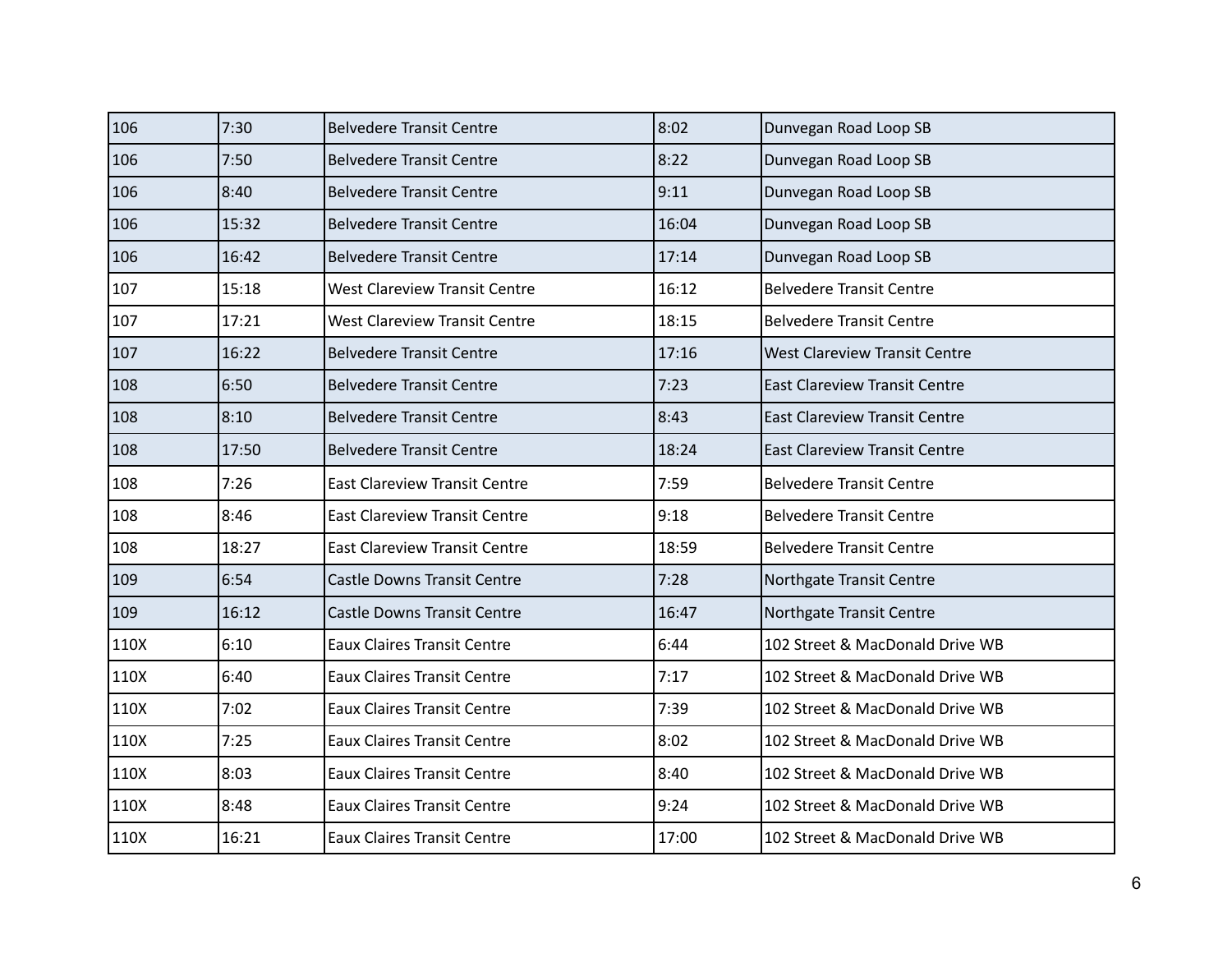| 110X | 6:47  | 102 Street & MacDonald Drive WB      | 7:22  | <b>Eaux Claires Transit Centre</b>   |
|------|-------|--------------------------------------|-------|--------------------------------------|
| 110X | 7:20  | 102 Street & MacDonald Drive WB      | 7:55  | <b>Eaux Claires Transit Centre</b>   |
| 110X | 8:05  | 102 Street & MacDonald Drive WB      | 8:40  | <b>Eaux Claires Transit Centre</b>   |
| 110X | 17:03 | 102 Street & MacDonald Drive WB      | 17:41 | <b>Eaux Claires Transit Centre</b>   |
| 113  | 7:49  | <b>West Clareview Transit Centre</b> | 8:19  | Northgate Transit Centre             |
| 113  | 8:27  | Northgate Transit Centre             | 8:58  | <b>West Clareview Transit Centre</b> |
| 114  | 7:20  | Northgate Transit Centre             | 7:46  | <b>West Clareview Transit Centre</b> |
| 114  | 15:18 | <b>West Clareview Transit Centre</b> | 15:44 | Northgate Transit Centre             |
| 120X | 6:31  | <b>Government Transit Centre</b>     | 7:07  | <b>Eaux Claires Transit Centre</b>   |
| 120X | 15:21 | <b>Government Transit Centre</b>     | 16:01 | <b>Eaux Claires Transit Centre</b>   |
| 120X | 7:13  | <b>Eaux Claires Transit Centre</b>   | 7:53  | <b>Government Transit Centre</b>     |
| 120X | 8:06  | <b>Eaux Claires Transit Centre</b>   | 8:46  | <b>Government Transit Centre</b>     |
| 120X | 16:05 | <b>Eaux Claires Transit Centre</b>   | 16:39 | <b>Government Transit Centre</b>     |
| 124  | 6:45  | <b>Westmount Transit Centre</b>      | 7:40  | <b>Eaux Claires Transit Centre</b>   |
| 124  | 7:45  | <b>Eaux Claires Transit Centre</b>   | 8:37  | <b>Westmount Transit Centre</b>      |
| 130X | 7:36  | 109 Street & Castle Downs Road NB    | 8:25  | <b>Government Transit Centre</b>     |
| 130X | 16:42 | <b>Government Transit Centre</b>     | 17:37 | Castle Downs Road & 109 Street WB    |
| 140X | 15:20 | Kingsway RAH Transit Centre          | 16:01 | 127 Street & 167 Avenue EB           |
| 140X | 17:05 | Kingsway RAH Transit Centre          | 17:46 | 127 Street & 167 Avenue EB           |
| 150X | 6:54  | Dunluce Road & 161 Avenue NB         | 7:40  | <b>Government Transit Centre</b>     |
| 150X | 7:54  | Dunluce Road & 161 Avenue NB         | 8:40  | <b>Government Transit Centre</b>     |
| 150X | 16:36 | <b>Government Transit Centre</b>     | 17:23 | Warwick Road & Dunluce Road SB       |
| 500X | 6:30  | <b>Meadows Transit Centre</b>        | 7:06  | 108 Street & 104 Avenue WB           |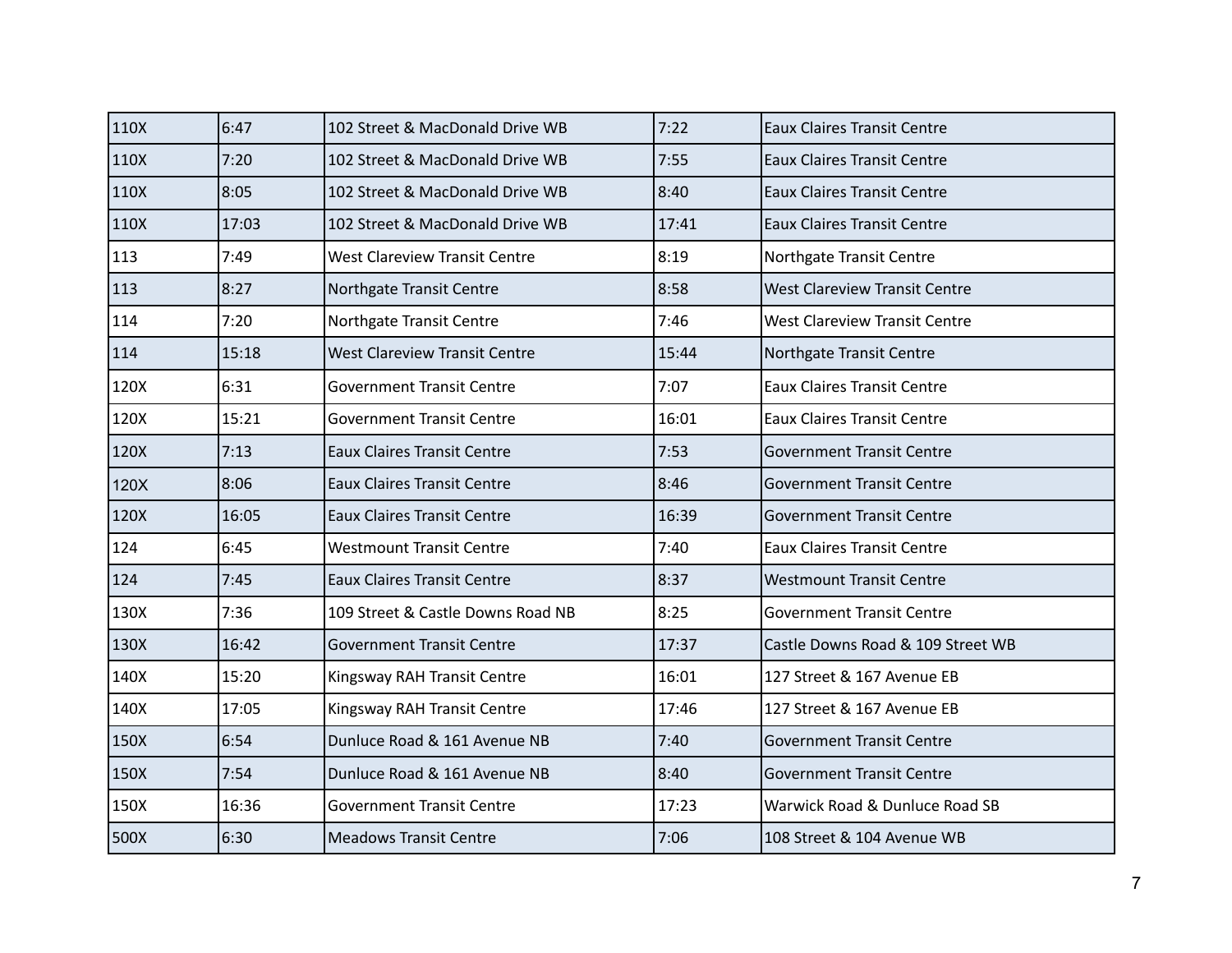| 500X | 7:18  | <b>Meadows Transit Centre</b>  | 7:54  | 108 Street & 104 Avenue WB    |
|------|-------|--------------------------------|-------|-------------------------------|
| 500X | 7:58  | <b>Meadows Transit Centre</b>  | 8:34  | 108 Street & 104 Avenue WB    |
| 501  | 7:15  | <b>Millgate Transit Centre</b> | 7:50  | Capilano Transit Centre       |
| 501  | 7:53  | Capilano Transit Centre        | 8:30  | Millgate Transit Centre       |
| 506  | 7:51  | <b>Meadows Transit Centre</b>  | 8:20  | Millgate Transit Centre       |
| 508  | 15:15 | <b>Meadows Transit Centre</b>  | 16:00 | 66 Street & 38 Avenue EB      |
| 508  | 16:30 | <b>Meadows Transit Centre</b>  | 17:15 | 66 Street & 38 Avenue EB      |
| 508  | 17:45 | <b>Meadows Transit Centre</b>  | 18:30 | 66 Street & 38 Avenue EB      |
| 508  | 16:00 | 66 Street & 38 Avenue EB       | 16:27 | <b>Meadows Transit Centre</b> |
| 508  | 17:15 | 66 Street & 38 Avenue EB       | 17:42 | Meadows Transit Centre        |
| 508  | 18:30 | 66 Street & 38 Avenue EB       | 18:54 | <b>Meadows Transit Centre</b> |
| 510X | 6:19  | Mill Woods Transit Centre      | 6:55  | 100 Street & 104 Avenue WB    |
| 510X | 6:41  | Mill Woods Transit Centre      | 7:18  | 100 Street & 104 Avenue WB    |
| 510X | 6:47  | Mill Woods Transit Centre      | 7:24  | 100 Street & 104 Avenue WB    |
| 510X | 6:59  | Mill Woods Transit Centre      | 7:36  | 100 Street & 104 Avenue WB    |
| 510X | 7:05  | Mill Woods Transit Centre      | 7:42  | 100 Street & 104 Avenue WB    |
| 510X | 7:14  | Mill Woods Transit Centre      | 7:51  | 100 Street & 104 Avenue WB    |
| 510X | 7:20  | Mill Woods Transit Centre      | 7:57  | 100 Street & 104 Avenue WB    |
| 510X | 7:26  | Mill Woods Transit Centre      | 8:03  | 100 Street & 104 Avenue WB    |
| 510X | 7:32  | Mill Woods Transit Centre      | 8:09  | 100 Street & 104 Avenue WB    |
| 510X | 7:38  | Mill Woods Transit Centre      | 8:15  | 100 Street & 104 Avenue WB    |
| 510X | 8:03  | Mill Woods Transit Centre      | 8:40  | 100 Street & 104 Avenue WB    |
| 510X | 8:29  | Mill Woods Transit Centre      | 9:05  | 100 Street & 104 Avenue WB    |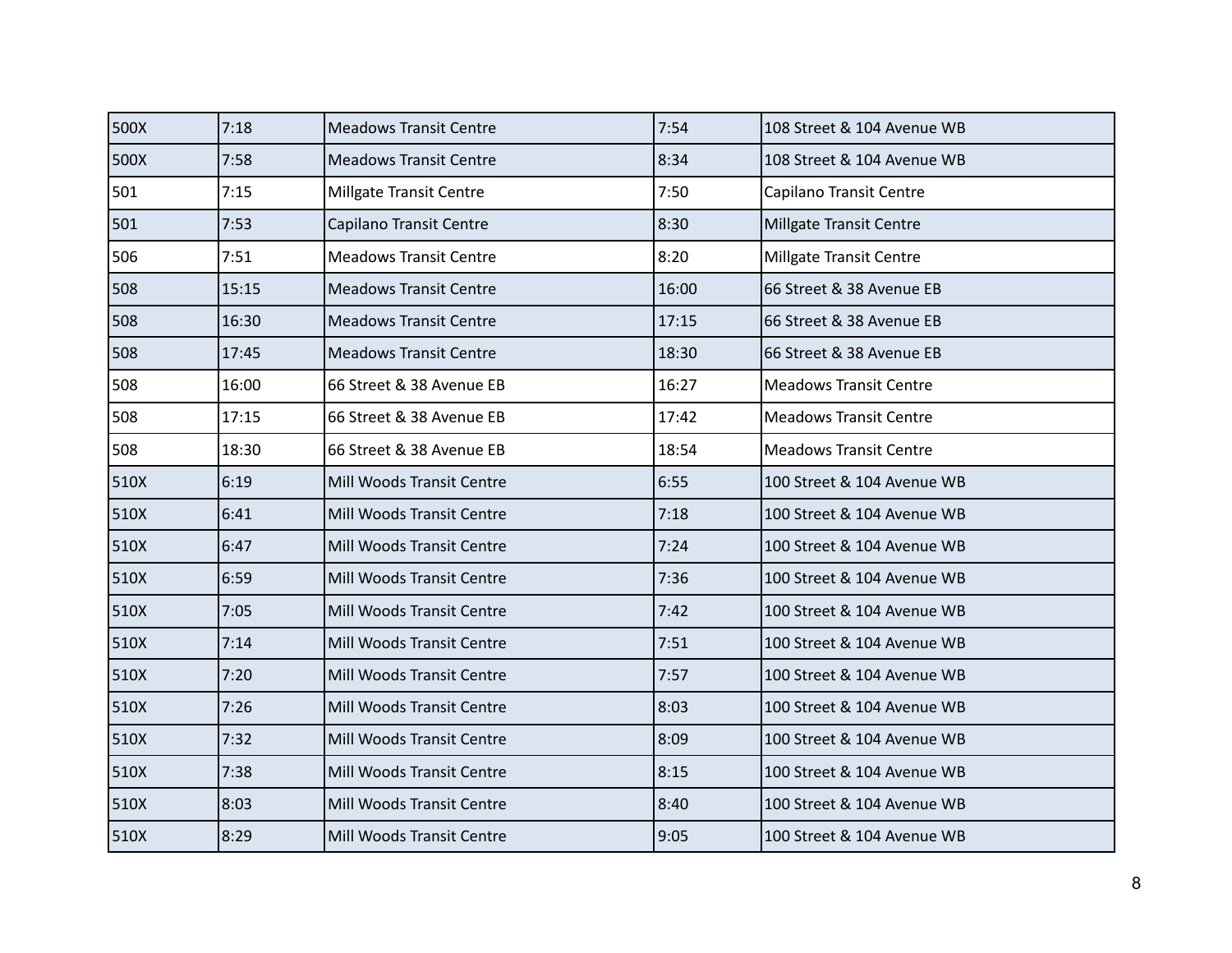| 510X | 13:39 | Mill Woods Transit Centre        | 14:12 | 100 Street & 104 Avenue WB |
|------|-------|----------------------------------|-------|----------------------------|
| 510X | 14:02 | Mill Woods Transit Centre        | 14:35 | 100 Street & 104 Avenue WB |
| 510X | 14:17 | <b>Mill Woods Transit Centre</b> | 14:50 | 100 Street & 104 Avenue WB |
| 510X | 14:32 | Mill Woods Transit Centre        | 15:05 | 100 Street & 104 Avenue WB |
| 510X | 15:51 | Mill Woods Transit Centre        | 16:27 | 100 Street & 104 Avenue WB |
| 510X | 16:32 | Mill Woods Transit Centre        | 17:08 | 100 Street & 104 Avenue WB |
| 510X | 17:16 | Mill Woods Transit Centre        | 17:52 | 100 Street & 104 Avenue WB |
| 510X | 17:57 | Mill Woods Transit Centre        | 18:29 | 100 Street & 104 Avenue WB |
| 510X | 6:59  | 100 Street & 104 Avenue WB       | 7:35  | Mill Woods Transit Centre  |
| 510X | 7:22  | 100 Street & 104 Avenue WB       | 7:58  | Mill Woods Transit Centre  |
| 510X | 7:28  | 100 Street & 104 Avenue WB       | 8:04  | Mill Woods Transit Centre  |
| 510X | 7:40  | 100 Street & 104 Avenue WB       | 8:16  | Mill Woods Transit Centre  |
| 510X | 7:46  | 100 Street & 104 Avenue WB       | 8:22  | Mill Woods Transit Centre  |
| 510X | 8:44  | 100 Street & 104 Avenue WB       | 9:19  | Mill Woods Transit Centre  |
| 510X | 14:16 | 100 Street & 104 Avenue WB       | 14:49 | Mill Woods Transit Centre  |
| 510X | 14:39 | 100 Street & 104 Avenue WB       | 15:12 | Mill Woods Transit Centre  |
| 510X | 14:54 | 100 Street & 104 Avenue WB       | 15:27 | Mill Woods Transit Centre  |
| 510X | 15:09 | 100 Street & 104 Avenue WB       | 15:43 | Mill Woods Transit Centre  |
| 510X | 16:11 | 100 Street & 104 Avenue WB       | 16:50 | Mill Woods Transit Centre  |
| 510X | 16:31 | 100 Street & 104 Avenue WB       | 17:10 | Mill Woods Transit Centre  |
| 510X | 17:12 | 100 Street & 104 Avenue WB       | 17:51 | Mill Woods Transit Centre  |
| 510X | 17:56 | 100 Street & 104 Avenue WB       | 18:28 | Mill Woods Transit Centre  |
| 510X | 18:36 | 100 Street & 104 Avenue WB       | 19:07 | Mill Woods Transit Centre  |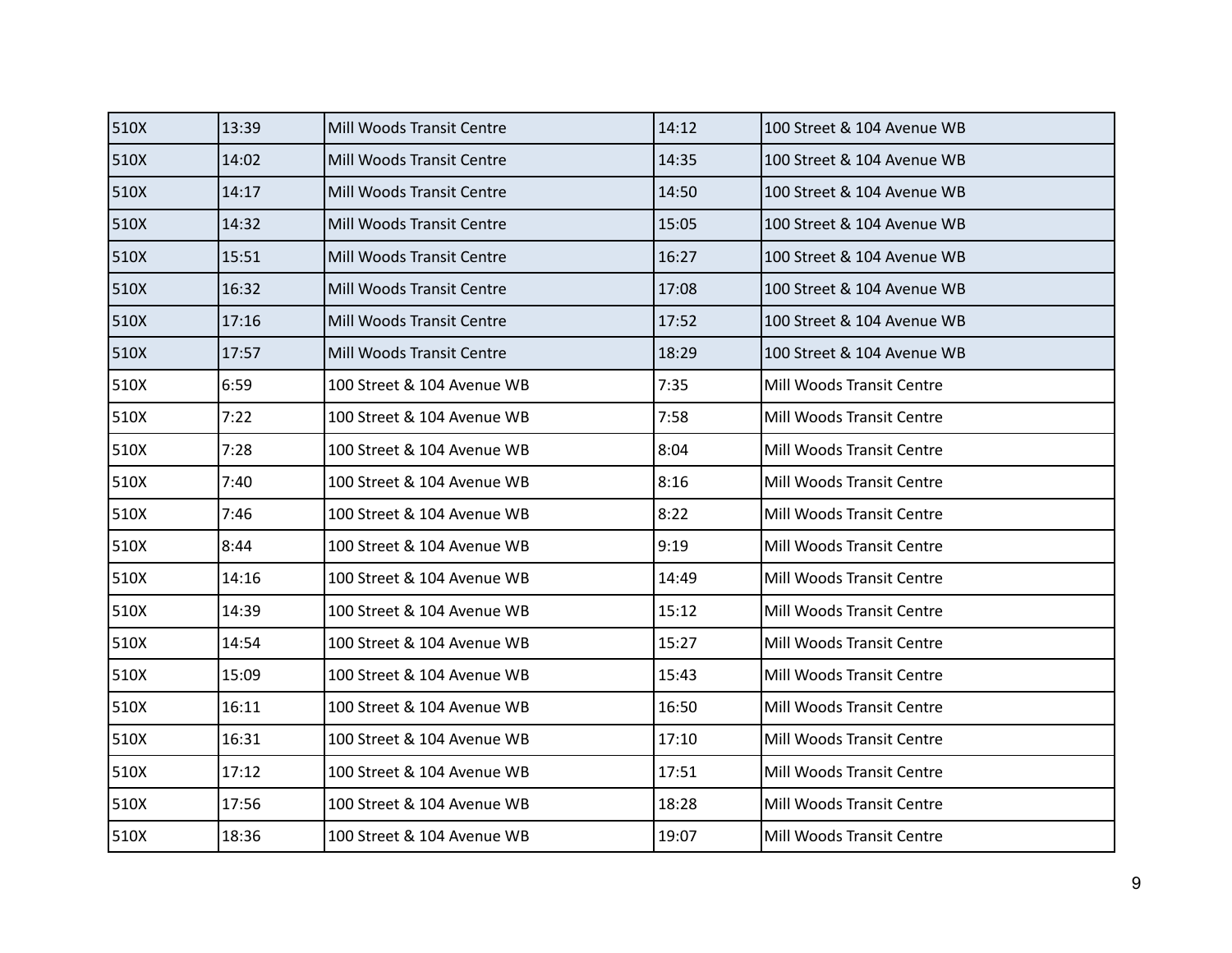| 515 | 7:59  | <b>Meadows Transit Centre</b>      | 8:22  | Mill Woods Transit Centre          |
|-----|-------|------------------------------------|-------|------------------------------------|
| 516 | 6:39  | <b>Meadows Transit Centre</b>      | 7:09  | Mill Woods Transit Centre          |
| 516 | 7:49  | <b>Meadows Transit Centre</b>      | 8:19  | Mill Woods Transit Centre          |
| 516 | 9:32  | <b>Meadows Transit Centre</b>      | 10:01 | Mill Woods Transit Centre          |
| 516 | 7:15  | Mill Woods Transit Centre          | 7:46  | <b>Meadows Transit Centre</b>      |
| 516 | 8:25  | Mill Woods Transit Centre          | 8:56  | <b>Meadows Transit Centre</b>      |
| 516 | 9:00  | Mill Woods Transit Centre          | 9:29  | <b>Meadows Transit Centre</b>      |
| 516 | 8:34  | 24 Street & 23 Avenue SB           | 8:54  | Mill Woods Transit Centre          |
| 518 | 6:21  | Mill Woods Transit Centre          | 7:04  | <b>Century Park Transit Centre</b> |
| 518 | 8:01  | Mill Woods Transit Centre          | 8:45  | <b>Century Park Transit Centre</b> |
| 518 | 7:09  | <b>Century Park Transit Centre</b> | 7:52  | Mill Woods Transit Centre          |
| 518 | 7:59  | <b>Century Park Transit Centre</b> | 8:42  | Mill Woods Transit Centre          |
| 519 | 7:00  | Mill Woods Transit Centre          | 7:53  | Century Park Transit Centre        |
| 523 | 8:16  | 100 Street & 104 Avenue WB         | 8:56  | Mill Woods Transit Centre          |
| 622 | 7:23  | <b>Coliseum Transit Centre</b>     | 7:32  | Hole Academic Centre NB            |
| 622 | 7:43  | <b>Coliseum Transit Centre</b>     | 7:52  | Hole Academic Centre NB            |
| 622 | 8:03  | <b>Coliseum Transit Centre</b>     | 8:12  | Hole Academic Centre NB            |
| 622 | 8:23  | <b>Coliseum Transit Centre</b>     | 8:32  | Hole Academic Centre NB            |
| 622 | 8:43  | <b>Coliseum Transit Centre</b>     | 8:52  | Hole Academic Centre NB            |
| 622 | 9:03  | <b>Coliseum Transit Centre</b>     | 9:12  | Hole Academic Centre NB            |
| 622 | 9:23  | <b>Coliseum Transit Centre</b>     | 9:32  | Hole Academic Centre NB            |
| 622 | 15:41 | <b>Coliseum Transit Centre</b>     | 15:49 | Hole Academic Centre NB            |
| 622 | 16:01 | <b>Coliseum Transit Centre</b>     | 16:09 | Hole Academic Centre NB            |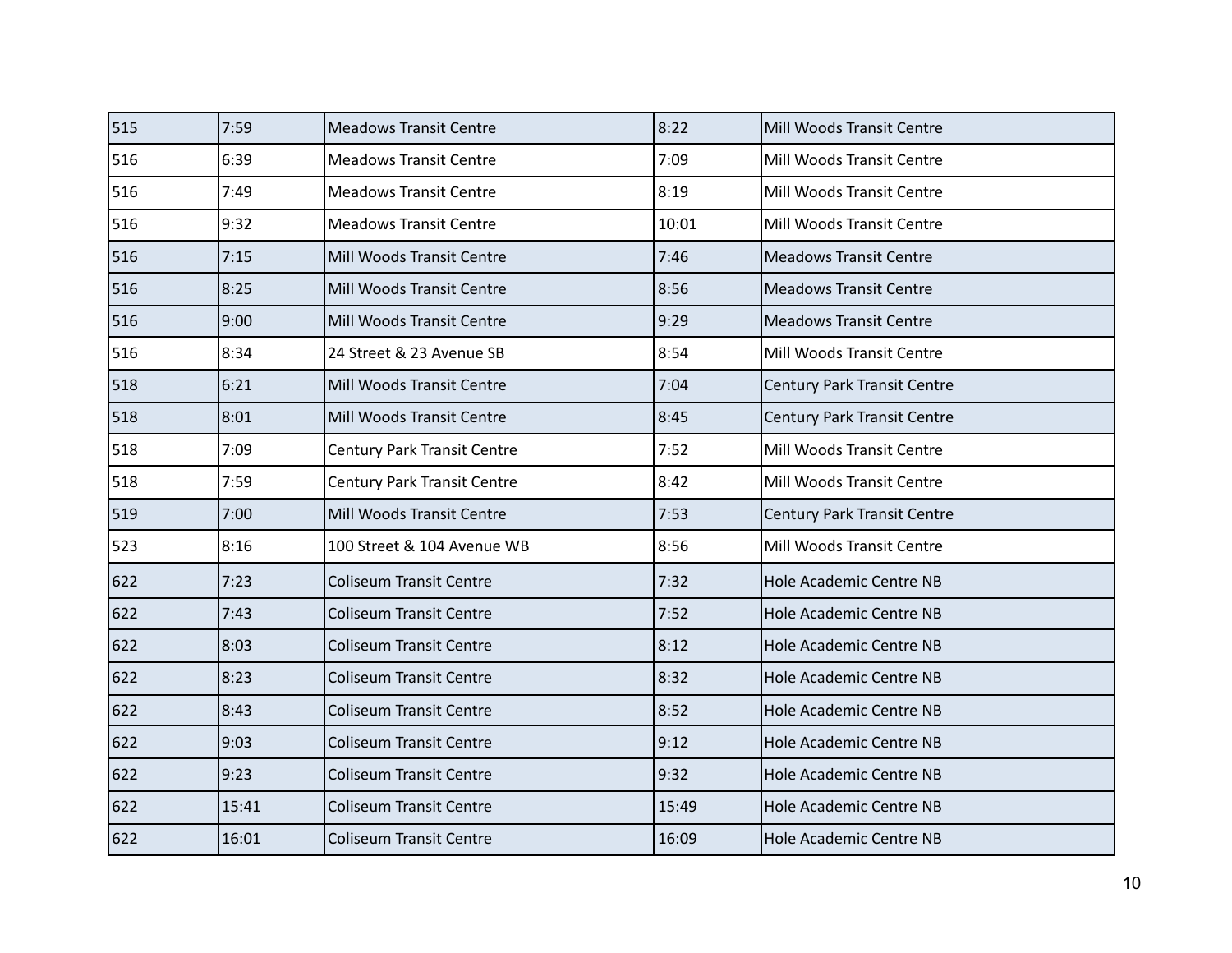| 622  | 16:21 | <b>Coliseum Transit Centre</b>     | 16:29 | <b>Hole Academic Centre NB</b> |
|------|-------|------------------------------------|-------|--------------------------------|
| 622  | 16:41 | <b>Coliseum Transit Centre</b>     | 16:49 | Hole Academic Centre NB        |
| 622  | 17:01 | <b>Coliseum Transit Centre</b>     | 17:09 | <b>Hole Academic Centre NB</b> |
| 622  | 17:21 | <b>Coliseum Transit Centre</b>     | 17:29 | Hole Academic Centre NB        |
| 622  | 7:32  | Hole Academic Centre NB            | 7:40  | Coliseum Transit Centre        |
| 622  | 7:52  | Hole Academic Centre NB            | 8:00  | <b>Coliseum Transit Centre</b> |
| 622  | 8:12  | Hole Academic Centre NB            | 8:20  | <b>Coliseum Transit Centre</b> |
| 622  | 8:32  | Hole Academic Centre NB            | 8:40  | <b>Coliseum Transit Centre</b> |
| 622  | 8:52  | Hole Academic Centre NB            | 9:00  | <b>Coliseum Transit Centre</b> |
| 622  | 9:12  | Hole Academic Centre NB            | 9:20  | <b>Coliseum Transit Centre</b> |
| 622  | 15:29 | Hole Academic Centre NB            | 15:38 | <b>Coliseum Transit Centre</b> |
| 622  | 15:49 | Hole Academic Centre NB            | 15:58 | <b>Coliseum Transit Centre</b> |
| 622  | 16:09 | Hole Academic Centre NB            | 16:18 | <b>Coliseum Transit Centre</b> |
| 622  | 16:29 | Hole Academic Centre NB            | 16:38 | <b>Coliseum Transit Centre</b> |
| 622  | 16:49 | Hole Academic Centre NB            | 16:58 | <b>Coliseum Transit Centre</b> |
| 622  | 17:09 | Hole Academic Centre NB            | 17:18 | <b>Coliseum Transit Centre</b> |
| 622  | 17:29 | Hole Academic Centre NB            | 17:38 | <b>Coliseum Transit Centre</b> |
| 642  | 15:29 | Lakewood Transit Centre            | 15:37 | Mill Woods Transit Centre      |
| 700X | 16:31 | <b>Century Park Transit Centre</b> | 16:46 | Heritage Valley Transit Centre |
| 700X | 16:48 | Heritage Valley Transit Centre     | 17:02 | Century Park Transit Centre    |
| 701  | 6:34  | Kingsway RAH Transit Centre        | 7:30  | Southgate Transit Centre       |
| 701  | 8:34  | Kingsway RAH Transit Centre        | 9:29  | Southgate Transit Centre       |
| 701  | 7:35  | Southgate Transit Centre           | 8:28  | Kingsway RAH Transit Centre    |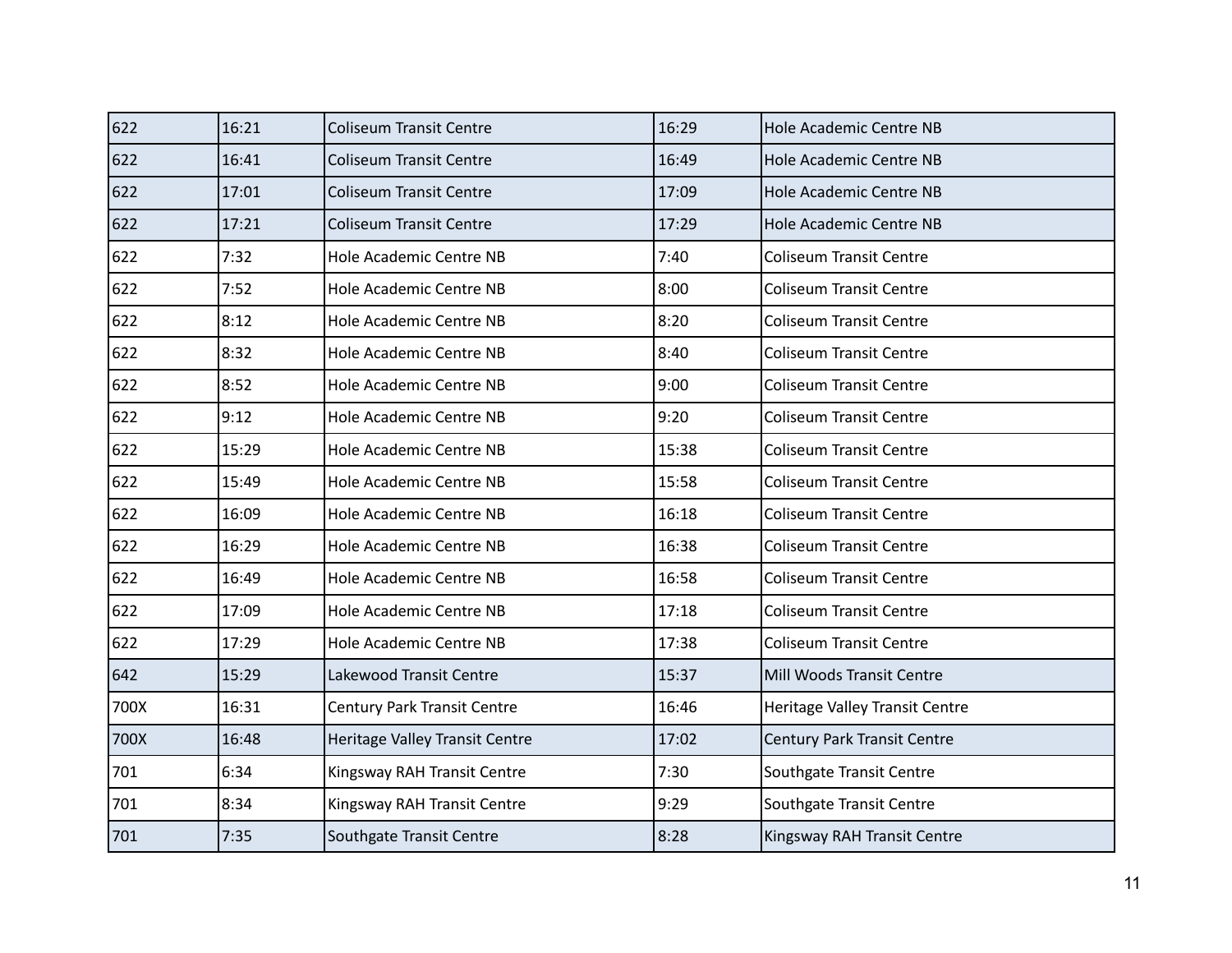| 701 | 16:07 | <b>Government Transit Centre</b>   | 16:28 | Kingsway RAH Transit Centre           |
|-----|-------|------------------------------------|-------|---------------------------------------|
| 701 | 17:37 | <b>Government Transit Centre</b>   | 17:58 | Kingsway RAH Transit Centre           |
| 702 | 6:41  | Southgate Transit Centre           | 7:03  | South Campus Transit Centre           |
| 702 | 7:05  | South Campus Transit Centre        | 7:31  | Southgate Transit Centre              |
| 702 | 8:55  | South Campus Transit Centre        | 9:19  | Southgate Transit Centre              |
| 703 | 6:40  | Leger Transit Centre               | 7:08  | South Campus Transit Centre           |
| 708 | 7:57  | Century Park Transit Centre        | 8:19  | Southgate Transit Centre              |
| 709 | 8:21  | Southgate Transit Centre           | 8:43  | Century Park Transit Centre           |
| 709 | 8:45  | <b>Century Park Transit Centre</b> | 9:05  | Southgate Transit Centre              |
| 712 | 17:05 | <b>Century Park Transit Centre</b> | 17:26 | Century Park Transit Centre           |
| 713 | 8:15  | Century Park Transit Centre        | 8:34  | Blackburn Drive E Loop SW EB          |
| 713 | 8:34  | Blackburn Drive E Loop SW EB       | 9:05  | Century Park Transit Centre           |
| 717 | 15:43 | Leger Transit Centre               | 16:08 | Allan Drive & Windermere Boulevard EB |
| 719 | 7:40  | <b>Century Park Transit Centre</b> | 8:03  | 141 Street & 28 Avenue SW WB          |
| 719 | 17:30 | Century Park Transit Centre        | 17:55 | 141 Street & 28 Avenue SW WB          |
| 719 | 8:03  | 141 Street & 28 Avenue SW WB       | 8:42  | <b>Century Park Transit Centre</b>    |
| 719 | 17:55 | 141 Street & 28 Avenue SW WB       | 18:09 | 141 Street & 28 Avenue SW NB          |
| 721 | 7:12  | 125 Street & 20 Avenue SW EB       | 7:32  | Century Park Transit Centre           |
| 721 | 7:28  | 125 Street & 20 Avenue SW EB       | 7:48  | Century Park Transit Centre           |
| 721 | 7:36  | Century Park Transit Centre        | 8:11  | Desrochers Bl & Desrochers Gt EB      |
| 721 | 15:10 | <b>Century Park Transit Centre</b> | 15:48 | Desrochers Bl & Desrochers Gt EB      |
| 721 | 15:15 | <b>Century Park Transit Centre</b> | 15:36 | 125 Street & 20 Avenue SW WB          |
| 721 | 15:55 | <b>Century Park Transit Centre</b> | 16:16 | 125 Street & 20 Avenue SW WB          |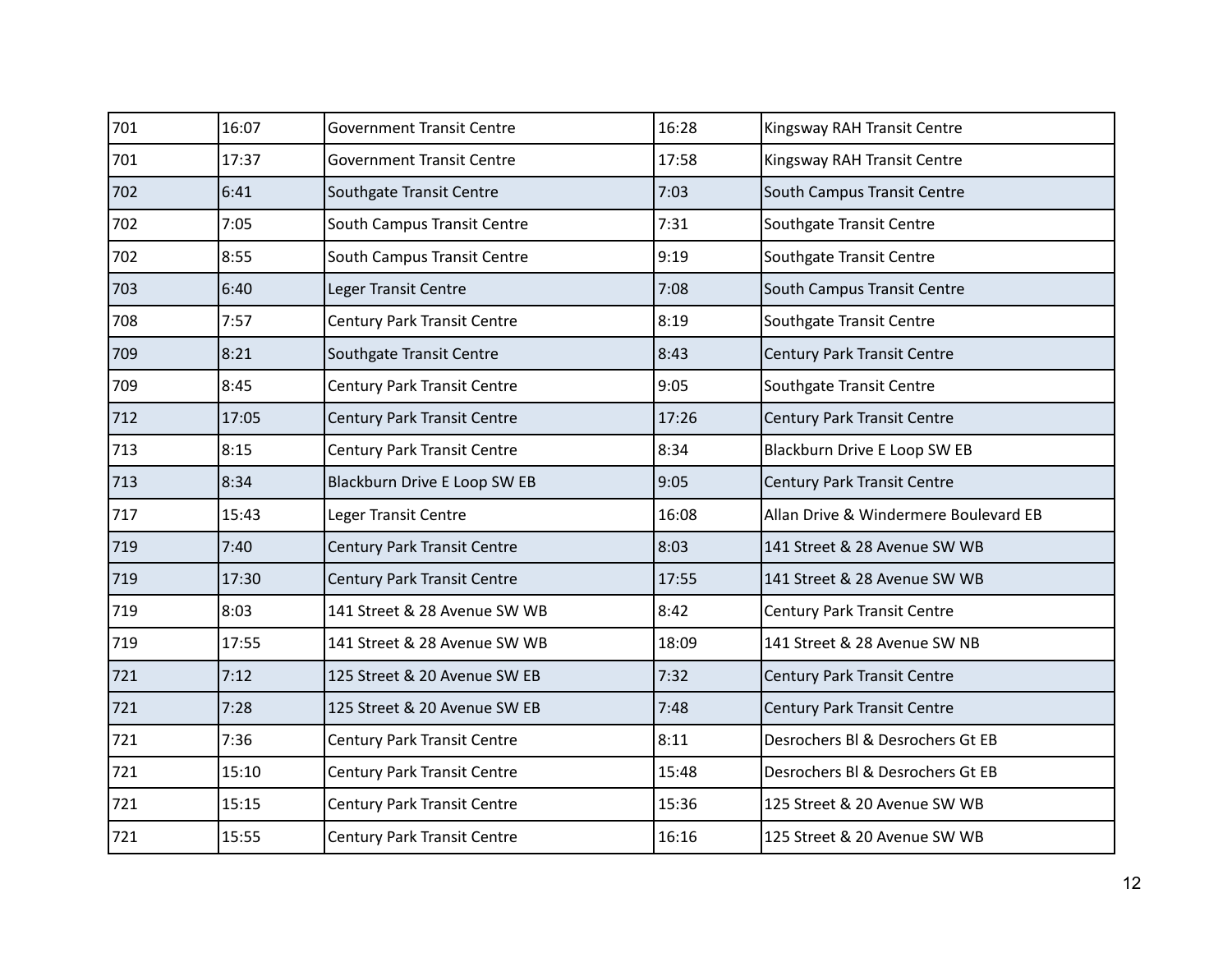| 721  | 16:20 | <b>Century Park Transit Centre</b>     | 16:58 | Desrochers BI & Desrochers Gt EB       |
|------|-------|----------------------------------------|-------|----------------------------------------|
| 721  | 16:25 | <b>Century Park Transit Centre</b>     | 16:46 | 125 Street & 20 Avenue SW WB           |
| 721  | 17:30 | Century Park Transit Centre            | 18:08 | Desrochers BI & Desrochers Gt EB       |
| 721  | 8:11  | Desrochers Bl & Desrochers Gt EB       | 8:40  | <b>Century Park Transit Centre</b>     |
| 721  | 15:48 | Desrochers Bl & Desrochers Gt EB       | 16:17 | <b>Century Park Transit Centre</b>     |
| 721  | 16:58 | Desrochers Bl & Desrochers Gt EB       | 17:27 | <b>Century Park Transit Centre</b>     |
| 721  | 18:08 | Desrochers BI & Desrochers Gt EB       | 18:36 | <b>Century Park Transit Centre</b>     |
| 722  | 6:57  | Casselman Link & Casselman Crescent SB | 7:35  | <b>Century Park Transit Centre</b>     |
| 722  | 7:44  | Casselman Link & Casselman Crescent NB | 8:11  | <b>Century Park Transit Centre</b>     |
| 722  | 15:38 | Casselman Link & Casselman Crescent SB | 16:15 | <b>Century Park Transit Centre</b>     |
| 722  | 15:10 | Century Park Transit Centre            | 15:38 | Casselman Link & Casselman Crescent SB |
| 722  | 16:25 | Century Park Transit Centre            | 16:53 | Allard Boulevard & Alexander Way SW    |
| 722  | 17:05 | <b>Century Park Transit Centre</b>     | 17:33 | Allard Boulevard & Alexander Way SW    |
| 722  | 17:15 | Century Park Transit Centre            | 17:43 | Allard Boulevard & Alexander Way SW    |
| 900X | 6:36  | Lewis Farms Transit Centre             | 7:20  | 101 Street & 102 Avenue SB             |
| 900X | 7:12  | Lewis Farms Transit Centre             | 7:56  | 101 Street & 102 Avenue SB             |
| 900X | 7:42  | Lewis Farms Transit Centre             | 8:26  | 101 Street & 102 Avenue SB             |
| 900X | 8:06  | Lewis Farms Transit Centre             | 8:50  | 101 Street & 102 Avenue SB             |
| 900X | 15:21 | Lewis Farms Transit Centre             | 15:59 | Thornton Court & Jasper Avenue EB      |
| 900X | 15:45 | Lewis Farms Transit Centre             | 16:23 | Thornton Court & Jasper Avenue EB      |
| 900X | 16:33 | Lewis Farms Transit Centre             | 17:11 | Thornton Court & Jasper Avenue EB      |
| 900X | 7:20  | 101 Street & 102 Avenue SB             | 8:01  | Lewis Farms Transit Centre             |
| 900X | 7:56  | 101 Street & 102 Avenue SB             | 8:37  | Lewis Farms Transit Centre             |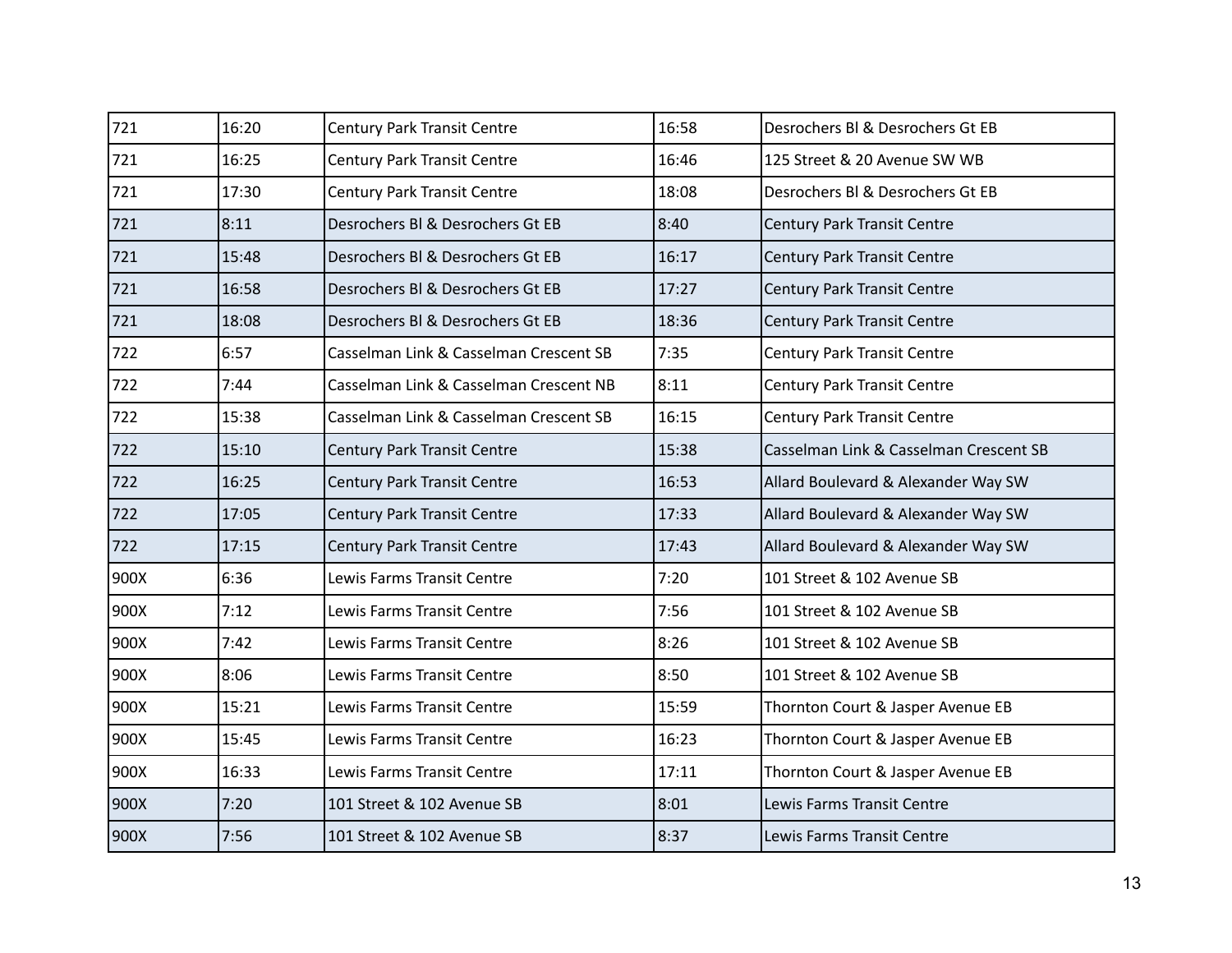| 900X | 15:04 | Thornton Court & Jasper Avenue EB | 15:59 | Lewis Farms Transit Centre      |
|------|-------|-----------------------------------|-------|---------------------------------|
| 900X | 15:23 | Thornton Court & Jasper Avenue EB | 16:18 | Lewis Farms Transit Centre      |
| 900X | 15:59 | Thornton Court & Jasper Avenue EB | 16:54 | Lewis Farms Transit Centre      |
| 900X | 16:23 | Thornton Court & Jasper Avenue EB | 17:18 | Lewis Farms Transit Centre      |
| 900X | 16:41 | Thornton Court & Jasper Avenue EB | 17:36 | Lewis Farms Transit Centre      |
| 900X | 17:11 | Thornton Court & Jasper Avenue EB | 18:06 | Lewis Farms Transit Centre      |
| 901  | 6:50  | Jasper Place Transit Centre       | 7:21  | 102 Street & MacDonald Drive WB |
| 901  | 8:10  | Jasper Place Transit Centre       | 8:41  | 102 Street & MacDonald Drive WB |
| 901  | 17:10 | Jasper Place Transit Centre       | 17:40 | 102 Street & MacDonald Drive WB |
| 901  | 7:24  | 102 Street & MacDonald Drive WB   | 8:00  | Jasper Place Transit Centre     |
| 901  | 8:44  | 102 Street & MacDonald Drive WB   | 9:20  | Jasper Place Transit Centre     |
| 901  | 17:43 | 102 Street & MacDonald Drive WB   | 18:20 | Jasper Place Transit Centre     |
| 903  | 7:52  | Jasper Place Transit Centre       | 8:23  | Kingsway RAH Transit Centre     |
| 903  | 8:28  | Kingsway RAH Transit Centre       | 9:01  | Jasper Place Transit Centre     |
| 903  | 16:28 | Kingsway RAH Transit Centre       | 17:03 | Jasper Place Transit Centre     |
| 904  | 6:57  | North West Edmonton Mall          | 7:40  | <b>Westmount Transit Centre</b> |
| 904  | 7:44  | <b>Westmount Transit Centre</b>   | 8:26  | North West Edmonton Mall        |
| 910X | 8:15  | 178 Street & 69 Avenue WB         | 8:50  | South Campus Transit Centre     |
| 913  | 6:55  | North West Edmonton Mall          | 7:36  | North West Edmonton Mall        |
| 913  | 7:40  | North West Edmonton Mall          | 8:21  | North West Edmonton Mall        |
| 913  | 8:25  | North West Edmonton Mall          | 9:05  | North West Edmonton Mall        |
| 914  | 8:30  | North West Edmonton Mall          | 8:58  | Jasper Place Transit Centre     |
| 914  | 9:01  | Jasper Place Transit Centre       | 9:31  | North West Edmonton Mall        |